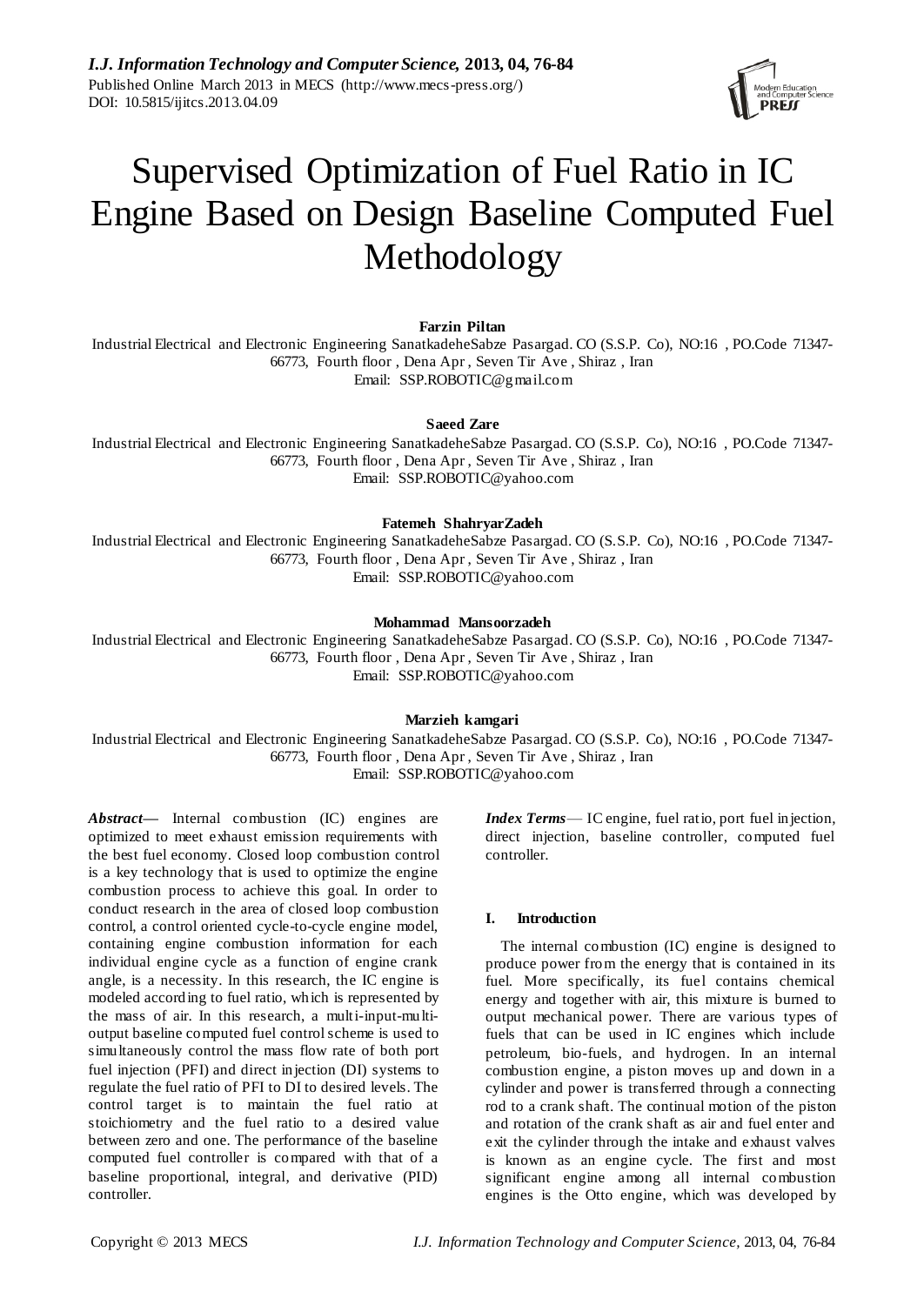Nicolaus A. Otto in 1876 [1-8]. In his engine, Otto created a unique engine cycle that consisted of four piston strokes. These strokes are:

- 1. Intake stroke
- 2. Compression stroke
- 3. Expansion stroke
- 4. Exhaust stroke

Modeling of an entire IC engine is a very important and complicated process because engines are nonlinear, multi inputs-multi outputs and time variant. One purpose of accurate modeling is to save development costs of real engines and minimizing the risks of damaging an engine when validating controller designs. Nevertheless, developing a small model, for specific controller design purposes, can be done and then validated on a larger, more complicated model. Analytical dynamic nonlinear modeling of internal combustion engine is carried out using elegant Euler-Lagrange method compromising accuracy and complexity [9-12]. An empirical dynamic nonlinear model of the system is then developed on the bases of neural network and/or neuro-fuzzy. The developed models are verified using several testing approaches such as overlapping, power spectral density and correlation tests [3], [4], [5], [9-16]. The sum of the fuel that is injected into the cylinder by the port fuel injector and the direct fuel injector is the total fuel,  $\dot{M}_{Fuel}$ . The amount of fuel injected by one injector divided by the sum of the two is the fuel ratio of  $PFI$  to  $DI$ . The fuel ratio can be used to determine which fuel system should have a larger impact on how much fuel is injected into the cylinder. Since a direct fuel injector has immediate injection of its fuel with significant charge cooling effect, it can have a quicker response to the desired amount of fuel that is needed by an engine. Although a port fuel injector may have a slower response due to its wall-wetting dynamics, the fuel ratio will impact the combustion characteristics of an engine. Fuel ratio also can be used to regulate or control two fuel types. For example, an engine may have the ability to run on gasoline and ethanol. The gasoline could be injected by a port fuel injector, while the ethanol could be injected by a direct injector. Although, implementation of this may require to separate fuel lines and separate fuel tanks, the ratio of gasoline to ethanol, or two other types of fuels, may be of interest to future engine control designers [17-19].

Controller is a device which can sense information from linear or nonlinear system (e.g., IC engine) to improve the systems performance [20-22]. The main targets in designing control systems are stability, good disturbance rejection, and small tracking error[5, 23-40]. Several IC engine are controlled by linear methodologies (e.g., Proportional-Derivative (PD) controller, Proportional- Integral (PI) controller or Proportional- Integral-Derivative (PID) controller), but when IC engine works in various situation and have

uncertainty in dynamic models this technique has limitations. Strong mathematical tools used in new control methodologies to design nonlinear robust controller with an acceptable performance (e.g., minimum error, good trajectory, disturbance rejection). Baseline computed fuel controller (BCFC) is an influential nonlinear controller to certain and partly uncertain systems which it is based on feedback linearization and computes the required outputs using the nonlinear feedback control law. When all dynamic and physical parameters are known, BCFC works superbly. There have been several engine controller designs over the past 40 years in which the goal is to improve the efficiency and exhaust emissions of the automotive engine. A key development in the evolution was the introduction of a closed loop fuel injection control algorithm by Rivard in the 1973 [7]. This strategy was followed by an innovative linear quadratic control method in 1980 by Cassidy [8] and an optimal control and Kalman filtering design by Powers [9]. Although the theoretical design of these controllers was valid, at that time it was not realistic to implement such complex designs. Therefore, the production of these designs did not exist and engine designers did adopt the methods [41-47]. Due to the increased production of the microprocessor in the 1990's, it became practical to use these microprocessors in developing more complex control and estimation algorithms that could potentially be used in production automotive engines. Specific applications of fuel ratio control based on observer measurements in the intake manifold was developed by Benninger in 1991 [10]. Another approach was to base the observer on measurements of exhaust gases measured by the oxygen sensor and on the throttle position, which was researched by Onder [11]. These observer ideas used linear observer theory. Hedrick also used the measurements of the oxygen sensor to develop a nonlinear, sliding mode approach to control the A/F ratio [12]. All of the previous control strategies were applied to engines that used only port fuel injections, where fuel was injected in the intake manifold. The development of these control strategies for direct injection was not practical because the production of direct injection automobiles did not begin until the mid 1990's. Mitsubishi began to investigate combustion control technologies for direct injection engines in 1996 [13]. Furthermore, engines that used both port fuel and direct systems appeared a couple years ago, leading to the interest of developing the corresponding control strategies. Current production A/F ratio controllers use closed loop feedback and feed forward control to achieve the desired stoichiometric mixture. These controllers use measurements from the oxygen sensor to control the desired amount of fuel that should be injected over the next engine cycle and have been able to control the A/F very well.

This paper is organized as follows. In section 2, main subject of dynamic formulation of IC engine is presented. A methodology of proposed baseline computed fuel controller is presented in section 3. In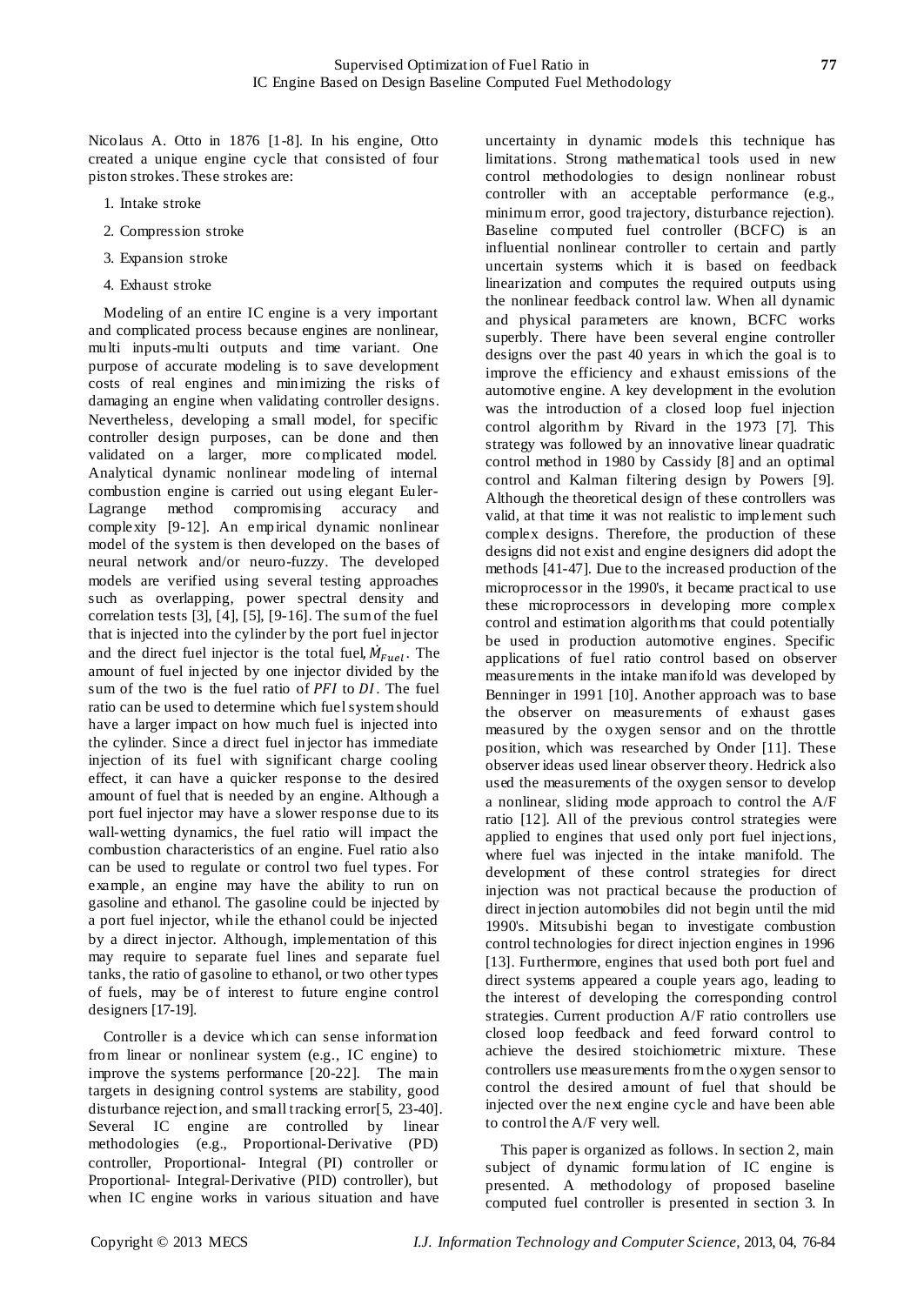**(1)**

section 4, the baseline controller and proposed methodology are compared and discussed. In section 5, the conclusion is presented.

# **II. Theory**

Dynamic modeling of IC engine is used to describe the nonlinear behavior of IC engine, design of model based controller such as pure variable structure controller based on nonlinear dynamic equations, and for simulation. The dynamic modeling describes the relationship between fuel to air ratio to PFI and DI and also it can be used to describe the particular dynamic effects (e.g., motor pressure, angular speed, mass of air in cylinder, and the other parameters) to behavior of system[1].

The equation of an IC engine governed by the following equation [1, 4, 10, 12, 15-19]:

$$
\begin{aligned}\n\begin{bmatrix}\n\mathbf{PFI} \\
\mathbf{D}\mathbf{I}\n\end{bmatrix} &= \n\begin{bmatrix}\n\dot{M}_{air11} & \dot{M}_{air12} \\
\dot{M}_{air21} & \dot{M}_{air22}\n\end{bmatrix}\n\begin{bmatrix}\n\dot{F}R \\
\ddot{\alpha}_{I}\n\end{bmatrix} \\
&+ \begin{bmatrix}\nP_{motor1} \\
P_{motor2}\n\end{bmatrix}\n\begin{bmatrix}\nFR & \dot{\alpha}_{I}\n\end{bmatrix} \\
&+ \begin{bmatrix}\nN_{11} & N_{12} \\
N_{21} & N_{22}\n\end{bmatrix} \times \begin{bmatrix}\nFR \\
\dot{\alpha}_{I}\n\end{bmatrix}^{2} \\
&+ \begin{bmatrix}\nM_{a1} \\
M_{a2}\n\end{bmatrix}\n\end{aligned}
$$
\n(1)

Where  $PFI$  is port fuel injector,  $DI$  is direct injector, M<sub>air</sub> is a symmetric and positive define mass of air matrix,  $P_{motor}$  is the pressure of motor,  $N$  is engine angular speed and  $M_a$  is matrix mass of air in cylinder. Fuel ratio and exhaust angle are calculated by [18-19]:

$$
\begin{aligned}\n\begin{bmatrix}\nF\ddot{R}_a \\
\ddot{\alpha}_{Ia}\n\end{bmatrix} &= \begin{bmatrix}\nM_{air11} & M_{air12} \\
M_{air21} & M_{air22}\n\end{bmatrix}^{-1} \begin{Bmatrix}\nPFI \\
DI\n\end{Bmatrix} \\
&- \begin{Bmatrix}\nP_{motor1} \\
P_{motor2}\n\end{Bmatrix} \begin{bmatrix}\nFR & \dot{\alpha}_{Ia}\n\end{bmatrix} \\
&+ \begin{bmatrix}\nN_{11} & N_{12} \\
N_{21} & N_{22}\n\end{bmatrix} \times \begin{bmatrix}\nFR_a \\
\dot{\alpha}_{Ia}\n\end{bmatrix}^2 \\
&+ \begin{bmatrix}\nM_{a1} \\
M_{a2}\n\end{bmatrix}\n\end{aligned}
$$
\n(2)

The above target equivalence ratio calculation will be combined with fuel ratio calculation that will be used for controller design purpose.

#### **III. Methodology**

#### **3.1 Baseline Methodology**

The design of a baseline methodology to control the fuel ratio was very straight forward. Since there was an output from the fuel ratio model, this means that there would be two inputs into the baseline controller. Similarly, the output of the controller result from the two control inputs of the port fuel injector signal and direct injector signal. In a typical PID method, the controller corrects the error between the desired input value and the measured value. Since the equivalence ratio and fuel ratio are the two measured signals, two controllers were cascaded together to control the PFI and DI inputs. The first was a PID controller that corrected the error between the desired equivalence ratio and the measured equivalence ratio; while the second was only a proportional integral (PI) controller that corrected the fuel ratio error. Figure 1 is shown baseline methodology, applied to IC engine.



 $(4)$ 

$$
e_1(t) = \alpha_{target}(t) - \alpha_d(t) \tag{3}
$$

$$
e_2(t) = \text{Fuel ratio}_a(t) - \text{Fuel Ratio}_d(t)
$$

$$
PFI_{\alpha} = K_{p_{\alpha}}e_1 + K_{V_{\alpha}}e_1 + K_{I_{\alpha}}\sum e_1
$$
 (5)

$$
DI_{\alpha} = K_{p_b}e_1 + K_{V_b}e_1 + K_{I_b} \sum e_1 \eqno{(6)}
$$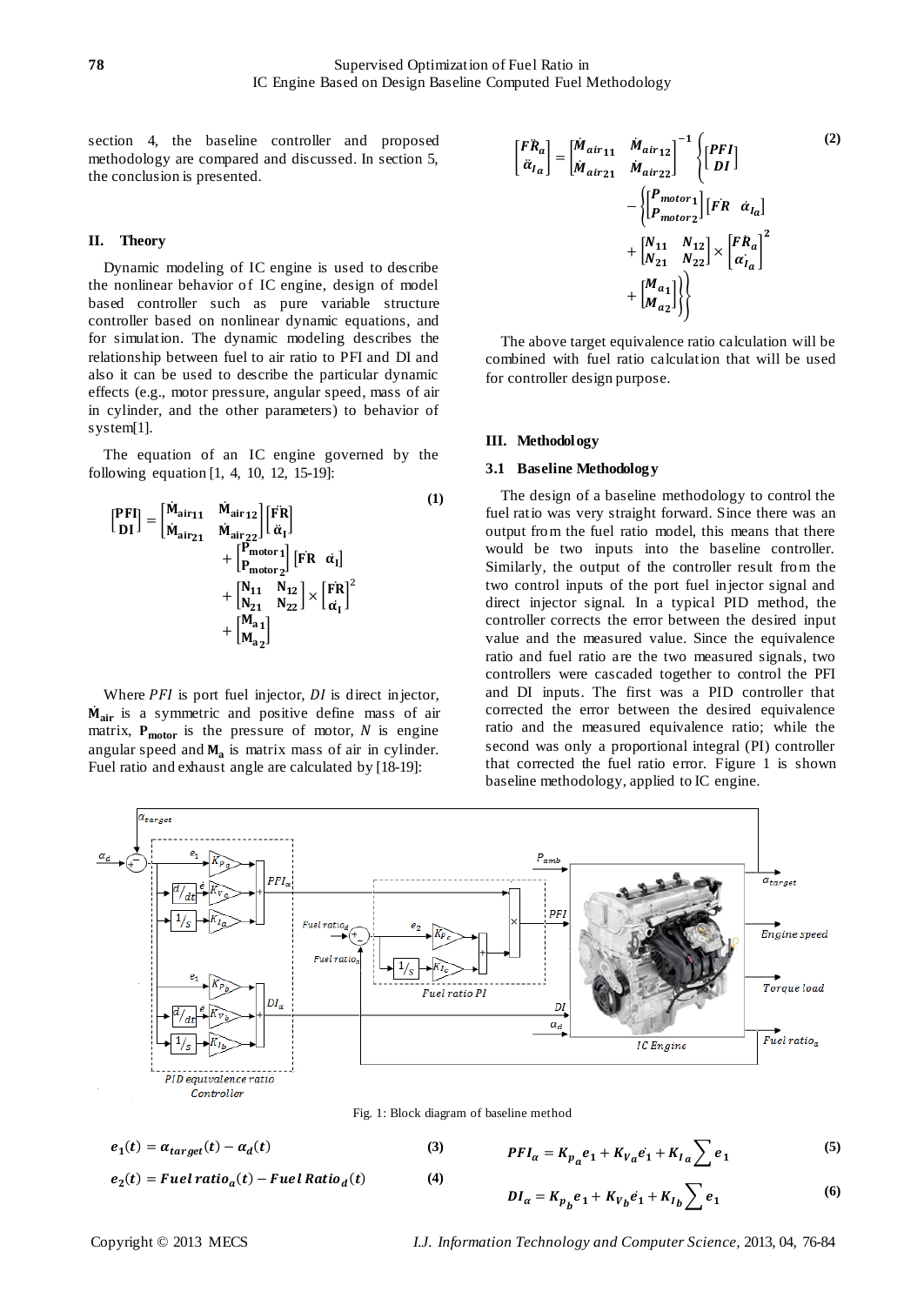$$
PFIF = (Kpce2 + KIc \sum e2) \times PFI\alpha
$$
 (7)  

$$
DIF = DI\alpha
$$
 (8)

**3.2 Computed Fuel Methodology**

Computed fuel optimization (CFM) is a powerful nonlinear optimized supervisory method, which it is widely used in control of fuel ratio of IC engine. It is based on feedback linearization and computes the required engine fuels using the nonlinear feedback control law. This controller works very well when all dynamic and physical parameters are known or partly unknown. In practice, most of physical systems (e.g., IC engines) parameters are unknown or time variant, therefore, BCFC used to compensate dynamic equation of IC engine. Research on BCFC is significantly growing on IC engine application. Vivas and Mosquera have proposed a predictive functional controller and compare to computed fuel methodology (CFM) for tracking response in uncertain environment. However both controllers have been used in feedback linearization, but predictive strategy gives better result as a performance. When all dynamic and physical parameters are known, CFM works fantastically. The central idea of CFM is feedback linearization so, originally this algorithm is called computed fuel controller. It has assumed that the desired PFI for the IC engine  $PFI_d(t)$ , as determined, by a path planner. Defines the error as:

If an alternative linear state-space equation in the form  $\dot{x} = Ax + BU$  can be defined as

$$
\dot{x} = \begin{bmatrix} 0 & I \\ 0 & 0 \end{bmatrix} x + \begin{bmatrix} 0 \\ I \end{bmatrix} U \tag{9}
$$

With 
$$
U = \begin{bmatrix} P_{motor1} \\ P_{motor2} \end{bmatrix} \begin{bmatrix} FR & \dot{\alpha}_{Ia} \end{bmatrix} + \begin{bmatrix} N_{11} & N_{12} \\ N_{21} & N_{22} \end{bmatrix} \times
$$

 $\left[\begin{matrix} F \\ B \end{matrix}\right]$ ł  $\begin{bmatrix} \alpha_1 \\ \alpha_2 \end{bmatrix}$ ŗ  $\overline{\mathbf{c}}$  $+$  $\begin{bmatrix} M \\ M \end{bmatrix}$  $\begin{bmatrix} a_1 \\ m_{\alpha_2} \end{bmatrix}$  and this is known as the Brunousky canonical form. By (8) and (9) the Brunousky canonical form can be written in terms of the state  $x = [e^T e^T]^T$ as [1]:

$$
\frac{d}{dt}\begin{bmatrix} e \\ e \end{bmatrix} = \begin{bmatrix} 0 & I \\ 0 & 0 \end{bmatrix} \cdot \begin{bmatrix} e \\ e \end{bmatrix} + \begin{bmatrix} 0 \\ I \end{bmatrix} U \tag{10}
$$

This is a nonlinear feedback control law that guarantees tracking of IC engine trajectory. Selecting proportional-plus-derivative (PD) feedback for U(t) results in the PD-FELC ;

$$
PFI = PFI_{d}\{(FR_{d} + K_{p}e + K_{v}e) \times \t\t(11)
$$
  
\n
$$
\begin{bmatrix} M_{\text{air 11}} & M_{\text{air 12}} \\ M_{\text{air 21}} & M_{\text{air 22}} \end{bmatrix} \} + \begin{bmatrix} P_{motor1} \\ P_{motor2} \end{bmatrix} [FR \space \alpha_{I_{a}}] + \begin{bmatrix} N_{11} & N_{12} \\ N_{21} & N_{22} \end{bmatrix} \times \begin{bmatrix} FR_{a} \\ \alpha_{I_{a}} \end{bmatrix}^{2} + \begin{bmatrix} M_{a1} \\ M_{a2} \end{bmatrix}
$$

According to the linear system theory, convergence of the tracking error to zero is guaranteed. Where  $K_p$ and  $K_v$  are the controller gains. Based on Figure 2, this system has two feedback loops, namely, inner loop and outer loop, which an inner loop is a compensate loop and an outer loop is a tracking error loop.



Fig. 2: Block diagram of BCFC

## **IV. Results and Discussion**

This part is focused on compare between baseline controller (BC) and baseline computed fuel controller (BCFC). These controllers were tested by step fuel ratio and equivalence ratio. The simulation was implemented in MATLAB/SIMULINK environment. **Close loop response of fuel ratio and close loop response of** 

**equivalence ratio without any disturbance and in presence of disturbance** are compared in these methodologies.

**Close loop res ponse of fuel ratio without any disturbance:** Figure 3 is shown the control of fuel ratio based on two methods: baseline computed fuel controller and baseline controller.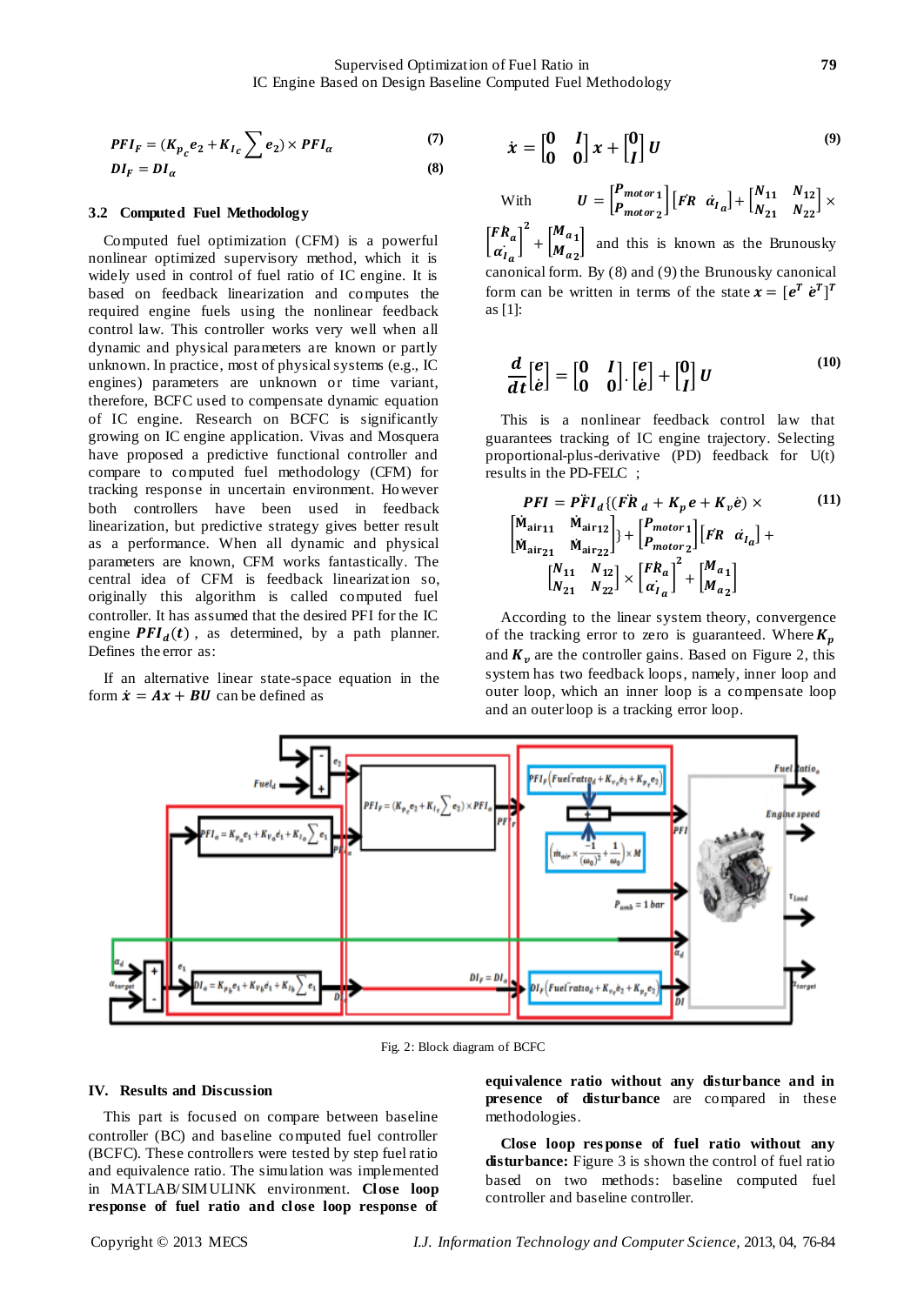

Fig. 3: Baseline computed fuel controller Vs. Baseline controller for fuel ratio performance without disturbance

Based on Figure 3; by comparing fuel ratio response without disturbance in BC and BCFC, BCFC's overshoot about **(0.94% )** is lower than BC's **(6.44% ).** BC's rise time **(0.403)** is lower than BCFC's **(0.483).**

**Close loop res ponse of fuel ratio in presence of torque load disturbance:** Figure 4 shows the power

disturbance elimination in BCFC and BC with torque load disturbance for fuel ratio. The disturbance rejection is used to test the robustness comparisons of these two controllers for fuel ratio. It found fairly fluctuations in fuel ratio responses.



Fig. 4: Baseline computed fuel controller Vs. Baseline controller for fuel ratio performance with torque load dist urbance

Based on Figure 4; by comparing fuel ratio response in presence of torque load disturbance in BC and BCFC, BCFC's overshoot about (0%) is lower than BC's (**5%**)**.** Based on Figure 4, BC has moderately oscillation in fuel ratio response with regard to torque load disturbance but BCFC has stability in trajectory responses. Based on Figure 4 in presence of torque load unstructured disturbance, BCFC's is more robust than

BC, because BCFC is a nonlinear linear controller and it has more than BC's tuning parameters.

**Close loop res ponse of throttle equivalence ratio**  without disturbance: Figure 5 is shown the control of throttle equivalence ratio  $(\alpha_{target})$  based on two methods: baseline computed fuel controller and baseline controller.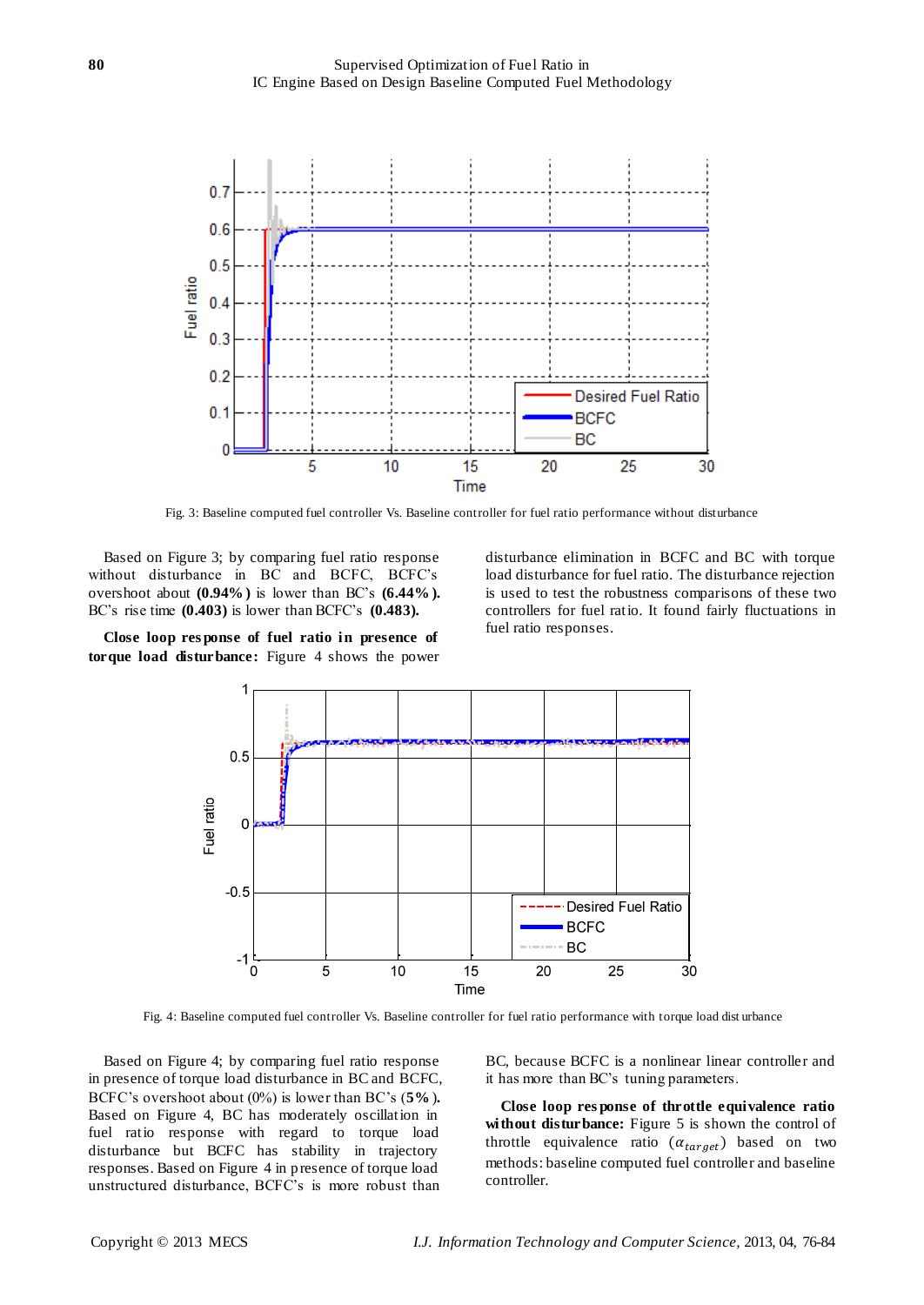

Fig. 5: Baseline computed fuel controller Vs. Baseline controller for throttle equivalence ratio performance without disturbance

Based on Figure 5; by comparing throttle response without disturbance in BC and BCFC, BCFC's overshoot about **(0.22% )** is lower than BC's **(2.1% ).** BC's rise time **(0.403)** is lower than BCFC's **(0.483).**

**Close loop res ponse of throttle equivalence ratio in presence of torque load disturbance:** Figure 6 shows the power disturbance elimination in BCFC and BC with torque load disturbance for throttle equivalence ratio. The disturbance rejection is used to test the robustness comparisons of these two controllers for throttle equivalence. It found fairly fluctuations in BC throttle equivalence responses.



Fig. 6: Baseline computed fuel controller Vs. Baseline controller for throttle equivalence ratio performance in presence of torque load disturbance

Based on Figure 6; by comparing throttle equivalence response in presence of torque load disturbance in BC and BCFC, BCFC's overshoot about (0%) is lower than BC's (**3.2%**)**.** Based on Figure 6, BC has moderately oscillation in throttle response with regard to torque load disturbance but BCFC has stability in throttle responses. Based on Figure 6 in presence of torque load unstructured disturbance, BCFC's is more robust than BC, because BCFC is a nonlinear linear controller and it has more than BC's tuning parameters.

#### **V. Conclusion**

In this research, a multi-input-multi-output baseline computed fuel control scheme is used to simultaneously control the mass flow rate of both port fuel injection (PFI) and direct injection (DI) systems to regulate the fuel ratio of PFI to DI to desired levels. The control target is to maintain the fuel ratio at stoichiometry and the fuel ratio to a desired value between zero and one (the best number is 0.6). This controller has two inputs,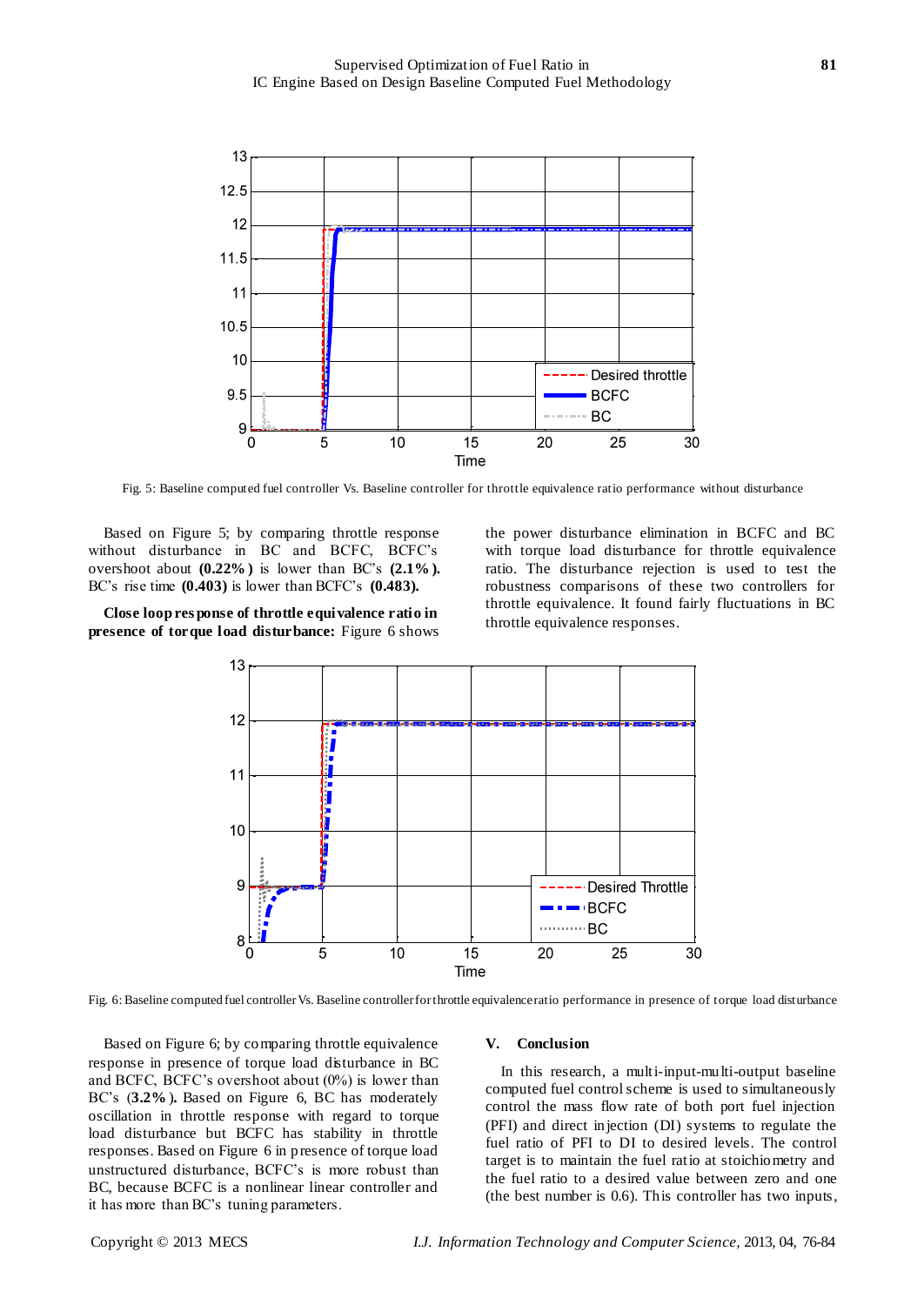$e_1$  and  $e_2$ , and two outputs, PFI and DI. This methodology is useful to control, adjust fuel ratio control, engine speed and equivalence ratio. This is primarily due to the fact that BC controller is widely used in automotive applications and can be easily implemented. Likewise, the BCFC design was also an excellent MIMO controller. The ability to use BCFC theory on a MIMO case was significant. This supervisory methodology has acceptable performance in presence of uncertainty (e.g., overshoot=0%, rise time=0.483 second, steady state error  $= 1e-9$  and RMS error=1.8e-12).

# **Acknowledgment**

The authors would like to thank the anonymous reviewers for their careful reading of this paper and for their helpful comments. This work was supported by the SSP Research and Development Corporation Program of Iran under grant no. 2012-Persian Gulf-2B.

## **References**

- [1] Heywood, J., "Internal Combustion Engine Fundamentals", McGraw-Hill, New York, 1988.
- [2] Ferguson, C., "Internal Combustion Engines: Applied Thermosciences", John Wiley & Sons, Inc., New York, 2001.
- [3] Guzzella, L., "Introduction to Modeling and Control of Internal Combustion Engine Systems" Springer, New York, 2004.
- [4] Ramos, J., "Internal Combustion Engine Modeling", Hemisphere Publishing corporation, New York, 1989.
- [5] Blair, G., "Design and Simulation of Four Stroke Engines", Society of Automotive Engineers, Warrendale, Pa, 1999.
- [6] G. Zhu, et al, "Closed-Loop Ignition Timing Control for SI Engines Using Ionization Current Feedback," IEEE Trans on Control Systems, pp. 416-427, May 2007.
- [7] I. Haskara, et al, "On Combustion Invariants For MBT Timing Estimation and Control," in ASME Internal Combustion Engine Division, 2004.
- [8] Farzin Piltan, S. Siamak, M. A Bairami, I. Nazari," Gradient Descent Optimal Chattering Free Sliding Mode Fuzzy Control Design: Lyapunov Approach," International Journal of Advance Science and Technology, 45: 73-90, 2012.
- [9] Farzin Piltan , M. A. Bairami, F. Aghayari, S. Allahdadi, "Design Adaptive Artificial Inverse Dynamic Controller: Design Sliding Mode Fuzzy Adaptive New Inverse Dynamic Fuzzy Controller," International Journal of Robotic and Automation, 3 (1): 13-26, 2012.
- [10] Dawson, J., "An experimental and Computational Study of Internal Combustion Engine Modeling for Controls Oriented Research" Ph.D. Dissertation, The Ohio State University, 2005.
- [11] Lee, B., "Methodology for the Static and Dynamic Model Based Engine Calibration and Optimization" Ph.D. Dissertation, The Ohio State University, 2005.
- [12] Soteris A. Kalogirou," Artificial intelligence for the modeling and control of combustion processes: a review", Progress in Energy and Combustion Science, science direct, 2003.
- [13] J. G. Rivard, "Closed-loop Electronic Fuel Injection Control of the IC Engine," in Society of Automotive Engineers, 1973.
- [14] J. F. Cassidy, et al, "On the Design of Electronic Automotive Engine Controls using linear Quadratic Control Theory," IEEE Trans on Control Systems, vol. AC-25, October 1980.
- [15] W. E. Powers, "Applications of Optimal Control and Kalman Filtering to Automotive Systems," International Journal of Vehicle Design, vol. Applications of Control Theory in the Automotive Industry, 1983.
- [16] N. F. Benninger, et al, "Requirements and Perfomance of Engine Management Systems under Transient Conditions," in Society of Automotive Engineers, 1991.
- [17] C. H. Onder, et al, "Model-Based Multivariable Speed and Air-to-Fuel Ratio Control of an SI Engine," in Society of Automotive Engineers, 1993.
- [18] S. B. Cho, et al, "An Observer-based Controller Design Method for Automotive Fuel-Injection Systems," in American Controls Conference, 1993, pp. 2567-2571.
- [19] T. Kume, et al, "Combustion Technologies for Direct Injection SI Engine," in Society of Automotive Engineers, 1996.
- [20] Farzin Piltan , N. Sulaiman, Zahra Tajpaykar, Payman Ferdosali, Mehdi Rashidi, "Design Artificial Nonlinear Robust Controller Based on CTLC and FSMC with Tunable Gain," International Journal of Robotic and Automation, 2 (3): 205-220, 2011.
- [21] Farzin Piltan, A. R. Salehi and Nasri B Sulaiman.," Design artificial robust control of second order system based on adaptive fuzzy gain scheduling," world applied science journal (WASJ), 13 (5): 1085-1092, 2011.
- [22] Farzin Piltan, N. Sulaiman, Atefeh Gavahian, Samira Soltani, Samaneh Roosta, "Design Mathematical Tunable Gain PID-Like Sliding Mode Fuzzy Controller with Minimum Rule Base,"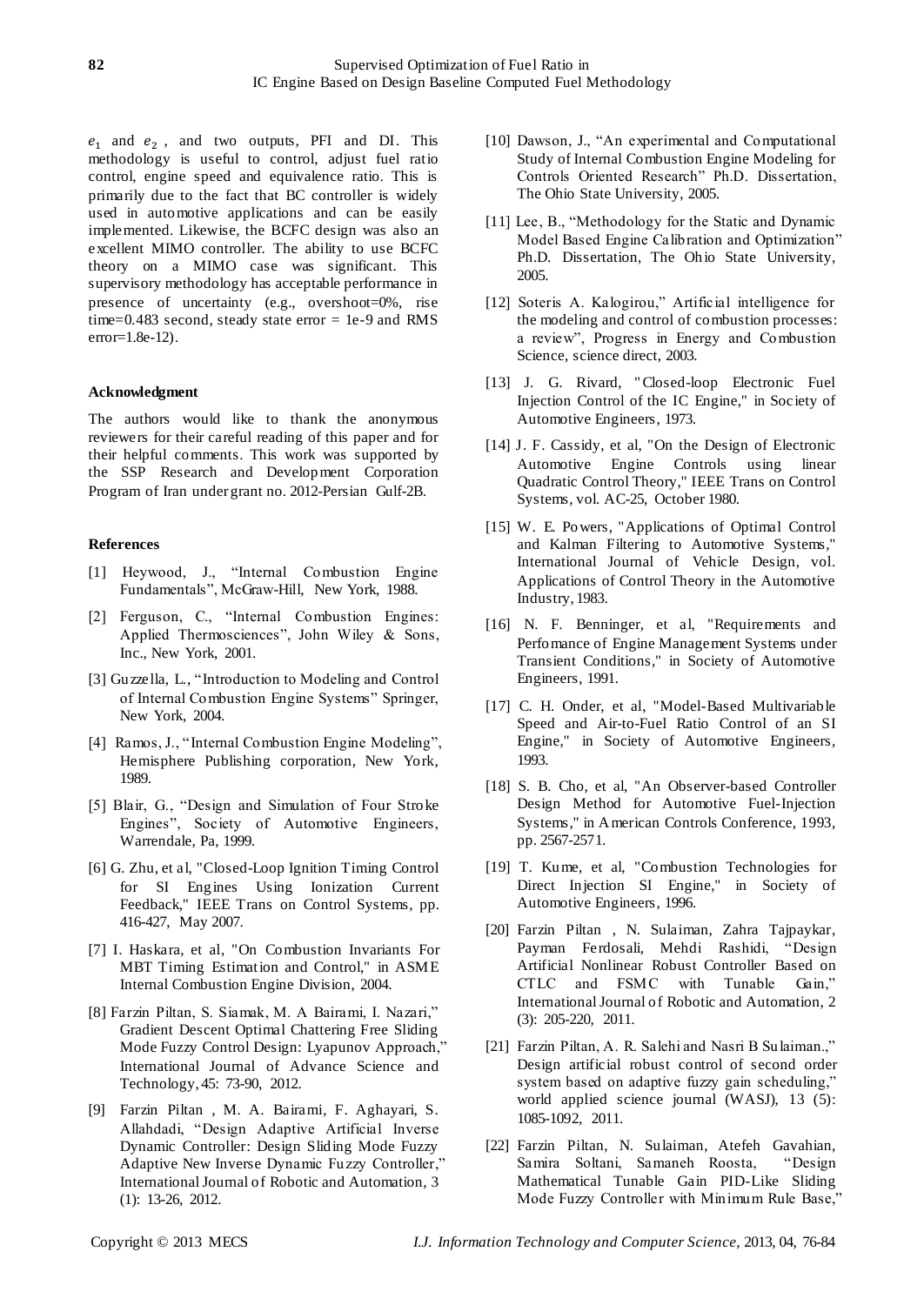International Journal of Robotic and Automation, 2 (3): 146-156, 2011.

- [23] Farzin Piltan , A. Zare, Nasri B. Sulaiman, M. H. Marhaban and R. Ramli, , "A Model Free Robust Sliding Surface Slope Adjustment in Sliding Mode Control for Robot Manipulator," World Applied Science Journal, 12 (12): 2330-2336, 2011.
- [24] Farzin Piltan , A. H. Aryanfar, Nasri B. Sulaiman, M. H. Marhaban and R. Ramli "Design Adaptive Fuzzy Robust Controllers for Robot Manipulator," World Applied Science Journal, 12 (12): 2317- 2329, 2011.
- [25] Farzin Piltan, N. Sulaiman , Arash Zargari, Mohammad Keshavarz, Ali Badri , "Design PID-Like Fuzzy Controller With Minimum Rule Base and Mathematical Proposed On-line Tunable Gain: Applied to Robot Manipulator," International Journal of Artificial intelligence and expert system, 2 (4):184-195, 2011.
- [26] Farzin Piltan, Nasri Sulaiman, M. H. Marhaban and R. Ramli, "Design On-Line Tunable Gain Artificial Nonlinear Controller," Journal of Advances In Computer Research, 2 (4): 75-83, 2011.
- [27] Farzin Piltan, N. Sulaiman, Payman Ferdosali, Iraj Assadi Talooki, " Design Model Free Fuzzy Sliding Mode Control: Applied to Internal Combustion Engine," International Journal of Engineering, 5 (4):302-312, 2011.
- [28] Farzin Piltan, N. Sulaiman, Samaneh Roosta, M.H. Marhaban, R. Ramli, "Design a New Sliding Mode Adaptive Hybrid Fuzzy Controller," Journal of Advanced Science & Engineering Research , 1 (1): 115-123, 2011.
- [29] Farzin Piltan, Atefe Gavahian, N. Sulaiman, M.H. Marhaban, R. Ramli, "Novel Sliding Mode Controller for robot manipulator using FPGA," Journal of Advanced Science & Engineering Research, 1 (1): 1-22, 2011.
- [30] Farzin Piltan, N. Sulaiman, A. Jalali & F. Danesh Narouei, "Design of Model Free Adaptive Fuzzy Computed Torque Controller: Applied to Nonlinear Second Order System," International Journal of Robotics and Automation, 2 (4):232-244, 2011.
- [31] Farzin Piltan, N. Sulaiman, Iraj Asadi Talooki, Payman Ferdosali, "Control of IC Engine: Design a Novel MIMO Fuzzy Backstepping Adaptive Based Fuzzy Estimator Variable Structure Control ," International Journal of Robotics and Automation, 2 (5):360-380, 2011.
- [32] Farzin Piltan, N. Sulaiman, Payman Ferdosali, Mehdi Rashidi, Zahra Tajpeikar, "Adaptive MIMO Fuzzy Compensate Fuzzy Sliding Mode Algorithm: Applied to Second Order Nonlinear System,"

International Journal of Engineering, 5 (5): 380- 398, 2011.

- [33] Farzin Piltan, N. Sulaiman, Hajar Nasiri, Sadeq Allahdadi, Mohammad A. Bairami, "Novel Robot Manipulator Adaptive Artificial Control: Design a Novel SISO Adaptive Fuzzy Sliding Algorithm Inverse Dynamic Like Method," International Journal of Engineering, 5 (5): 399-418, 2011.
- [34] Farzin Piltan, N. Sulaiman, Sadeq Allahdadi, Mohammadali Dialame, Abbas Zare, "Position Control of Robot Manipulator: Design a Novel SISO Adaptive Sliding Mode Fuzzy PD Fuzzy Sliding Mode Control," International Journal of Artificial intelligence and Expert System, 2 (5):208-228, 2011.
- [35] Farzin Piltan, SH. Tayebi HAGHIGHI, N. Sulaiman, Iman Nazari, Sobhan Siamak, "Artificial Control of PUMA Robot Manipulator: A-Review of Fuzzy Inference Engine And Application to Classical Controller ," International Journal of Robotics and Automation, 2 (5):401-425, 2011.
- [36] Farzin Piltan, N. Sulaiman, Abbas Zare, Sadeq Allahdadi, Mohammadali Dialame, "Design Adaptive Fuzzy Inference Sliding Mode Algorithm: Applied to Robot Arm," International Journal of Robotics and Automation , 2 (5): 283-297, 2011.
- [37] Farzin Piltan, Amin Jalali, N. Sulaiman, Atefeh Gavahian, Sobhan Siamak, "Novel Artificial Control of Nonlinear Uncertain System: Design a Novel Modified PSO SISO Lyapunov Based Fuzzy Sliding Mode Algorithm ," International Journal of Robotics and Automation, 2 (5): 298- 316, 2011.
- [38] Farzin Piltan, N. Sulaiman, Amin Jalali, Koorosh Aslansefat, "Evolutionary Design of Mathematical tunable FPGA Based MIMO Fuzzy Estimator Sliding Mode Based Lyapunov Algorithm: Applied to Robot Manipulator," International Journal of Robotics and Automation, 2 (5):317-343, 2011.
- [39] Farzin Piltan, N. Sulaiman, Samaneh Roosta, Atefeh Gavahian, Samira Soltani, "Evolutionary Design of Backstepping Artificial Sliding Mode Based Position Algorithm: Applied to Robot Manipulator," International Journal of Engineering, 5 (5):419-434, 2011.
- [40] Farzin Piltan, N. Sulaiman, S.Soltani, M. H. Marhaban & R. Ramli, "An Adaptive sliding surface slope adjustment in PD Sliding Mode Fuzzy Control for Robot Manipulator," International Journal of Control and Automation , 4 (3): 65-76, 2011.
- [41] Farzin Piltan, N. Sulaiman, Mehdi Rashidi, Zahra Tajpaikar, Payman Ferdosali, "Design and Implementation of Sliding Mode Algorithm: